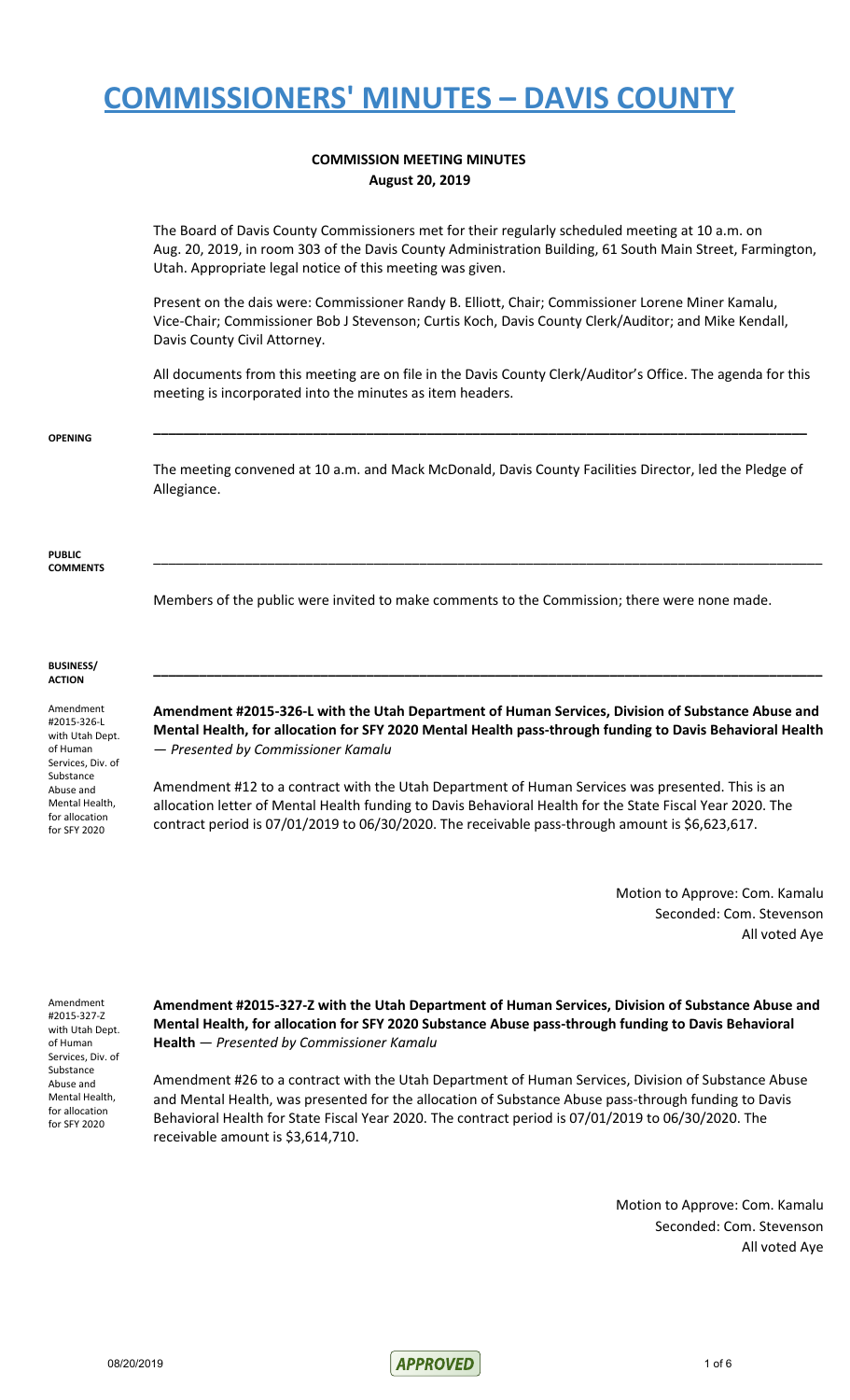Change Order #2018-546-I with R&O Construction for the Syracuse/North west Branch Library remodel and expansion project

**Change Order #2018-546-I with R&O Construction for the Syracuse/Northwest Branch Library remodel and expansion project** — *Presented by Mack McDonald, Davis County Facilities Director*

The seventh change order with R&O Construction was presented for the Syracuse/Northwest Branch Library remodel and expansion project. The project continues to move forward and is in the final stages of construction. Carpet and cabinets should be installed this week.

This change order is for a negative amount. Within the change order are some routine construction line items that would have increased the budget. The most significant change, which is a noticeable one to the exterior, is the decision not to place screens around the condenser units. The original plan was to have a trellis system and metal screens to hide the condenser units. It was determined that those screens were cost-prohibitive and would have blocked the view from inside of the library. Improved landscaping around those areas, such as higher bushes, will provide a screen element and save more than \$19,000. The contract period is 11/13/2018 to 12/31/2020. The change order amount is -\$13,205.87.

> Motion to Approve: Com. Stevenson Seconded: Com. Kamalu All voted Aye

Agreement #2019-450 with Davis Conference Center for catering for the Syracuse/North west Branch Library reopening VIP reception

**Agreement #2019-450 with Davis Conference Center for catering for the Syracuse/Northwest Branch Library reopening VIP reception** — *Presented by Chris Sanford, Davis County Library Director*

With the conclusion of construction on the Syracuse/Northwest Branch Library remodel and expansion project, plans are being made for reopening celebrations. An agreement with the Davis Conference Center was presented for catering of the reopening VIP reception scheduled on Wednesday, Oct. 30, 2019. The contract period is 08/20/2019 to 10/30/2019. The payable amount is \$3,195.16.

> Motion to Approve: Com. Kamalu Seconded: Com. Stevenson All voted Aye

Amendment #2015-365-K with Utah Dept. of Human Services, Division of Aging and Adult Services for adding Federal funds for FY2020 and replacing the budget sheet

**Amendment #2015-365-K with the Utah Department of Human Services, Division of Aging and Adult Services, for adding Federal funds for FY2020 and replacing the budget sheet** — *Presented by Brian Hatch, Davis County Health Department Director*

An amendment to a contract with the Utah Department of Human Services, Division of Aging and Adult Services, was presented. The amendment provides funding to support aging programs and services. The contract period is 07/01/2019 to 06/30/2020. The receivable amount is \$1,701,900.

> Motion to Approve: Com. Kamalu Seconded: Com. Stevenson All voted Aye

Agreement # 2015-527-E with the State of Utah, Admin. Office of the Courts to provide court security and bailiff security services

**Agreement #2015-527-E with the State of Utah, Administrative Office of the Courts, to provide court security and bailiff services** — *Presented by Chief Deputy Poulsen, Davis County Sheriff's Office*

An agreement with the State of Utah, Administrative Office of the Courts, was presented. The contract is for the Sheriff's Office to provide court security and bailiff services. The contract period is 07/01/2019 to 06/30/2020. The receivable amount is \$769,657.

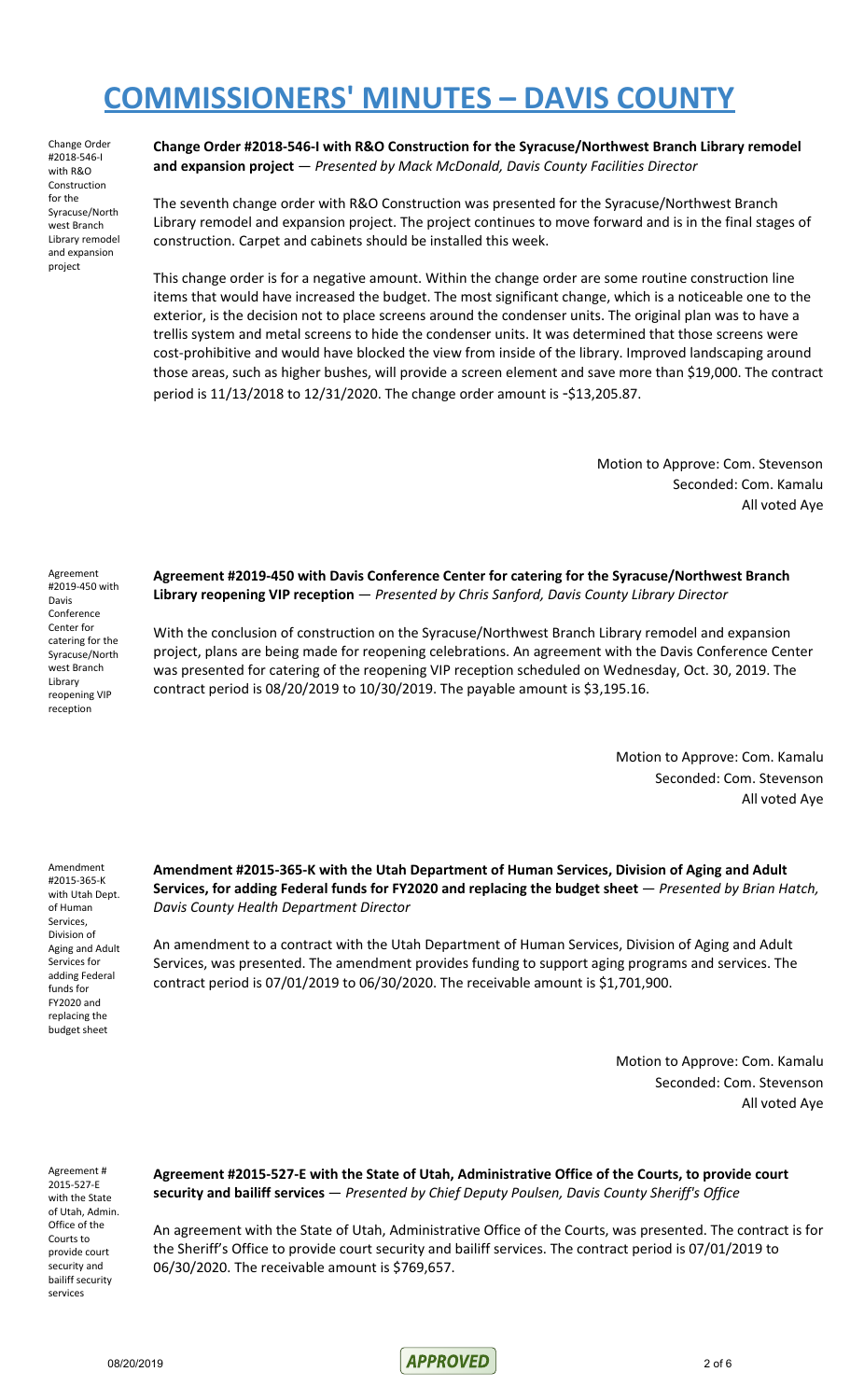Commissioners asked if the amount of the contract had increased from years past. The answer was not readily available.

> Motion to Approve: Com. Kamalu Seconded: Com. Stevenson All voted Aye

Later in the meeting, Clerk/Auditor Curtis Koch informed Commissioners that there was no increase in the contract amount to provide court security. Discussion ensued about the State's inability to understand inflation and how County costs continue to rise. There is no doubt the County will continue to provide great service; however, this is a good example, whether it's a tax policy or basic expenses, of the State continuing to disregard inflationary impacts on counties. It is something to be addressed during the Legislative Session. Recommendations were made to speak with the Sheriff regarding the actual costs incurred by the County versus the funds received. Actual costs, and the supporting data, need to be shown to State Legislators so they have something tangible as requests are made. This information needs to be gathered so it can be brought before the local association at UAC (Utah Association of Counties).

Agreement #2019-451 with TJ Peterson for correction officer training reimbursement

**Agreement #2019-451 with TJ Peterson for correction officer training reimbursement** — *Presented by Chief Deputy Poulsen, Davis County Sheriff's Office*

A training reimbursement agreement with TJ Peterson, Correctional Deputy, was presented for wages and benefits for the Correctional Academy. The requirement is that he is to work two years following completion of training. The contract period is 08/05/2019 to 08/05/2021. The receivable contract amount is \$11,970.12.

> Motion to Approve: Com. Kamalu Seconded: Com. Stevenson All voted Aye

Summary List #2019-452 for North end tow rotation

**Summary List #2019-452 for North end tow rotation** — *Presented by Chief Deputy Poulsen, Davis County Sheriff's Office*

Agreements for towing rotations were presented. The agreements were separated into Summary Lists for the north end of the County and the south end of the County. The first list is for service in the north end.

- 1. 4th Generation Towing 19. Larry's Towing & Recovery
- 
- 3. Automotive Environmental Specialist 21. Lost Recovery Inc 1 DBA AMS Towing **22. Morris Towing**
- 
- 
- 
- 
- 
- 9. Davis County Towing 28. Stauffer's Towing
- 
- 
- 13. Hendrickson's Towing & Recovery 32. Thunder Towing, LLC
- 14. I.F.S. Towing 33. Trevor's Towing
- 15. International Tow 34. Ty's Towing
- 
- 
- 18. King Tow
- 
- 2. AW Towing Inc 20. Lincoln Environmental Towing
	-
	-
- 4. Baur & Baur Towing 23. N&J Inc DBA AC Towing
- 5. Brett's Towing Inc 24. N&J Inc DBA Liberty Towing
- 6. Bridger Towing 25. Ogden Auto Towing, Inc
- 7. Captain Hook Towing 26. Ricky's Towing, LLC
- 8. Crazy Towing 27. Skyhook Towing
	-
- 10. DW Towing Inc 29. Summit Towing & Recovery
- 11. Fast Eddy's Towing The State State State State State State State State State State State State State State
- 12. G & T Towing The Tow Doctor
	-
	-
	-
- 16. JP's Towing 35. Winterton Automotive Inc #3
- 17. KC's Towing 36. Zac's Towing

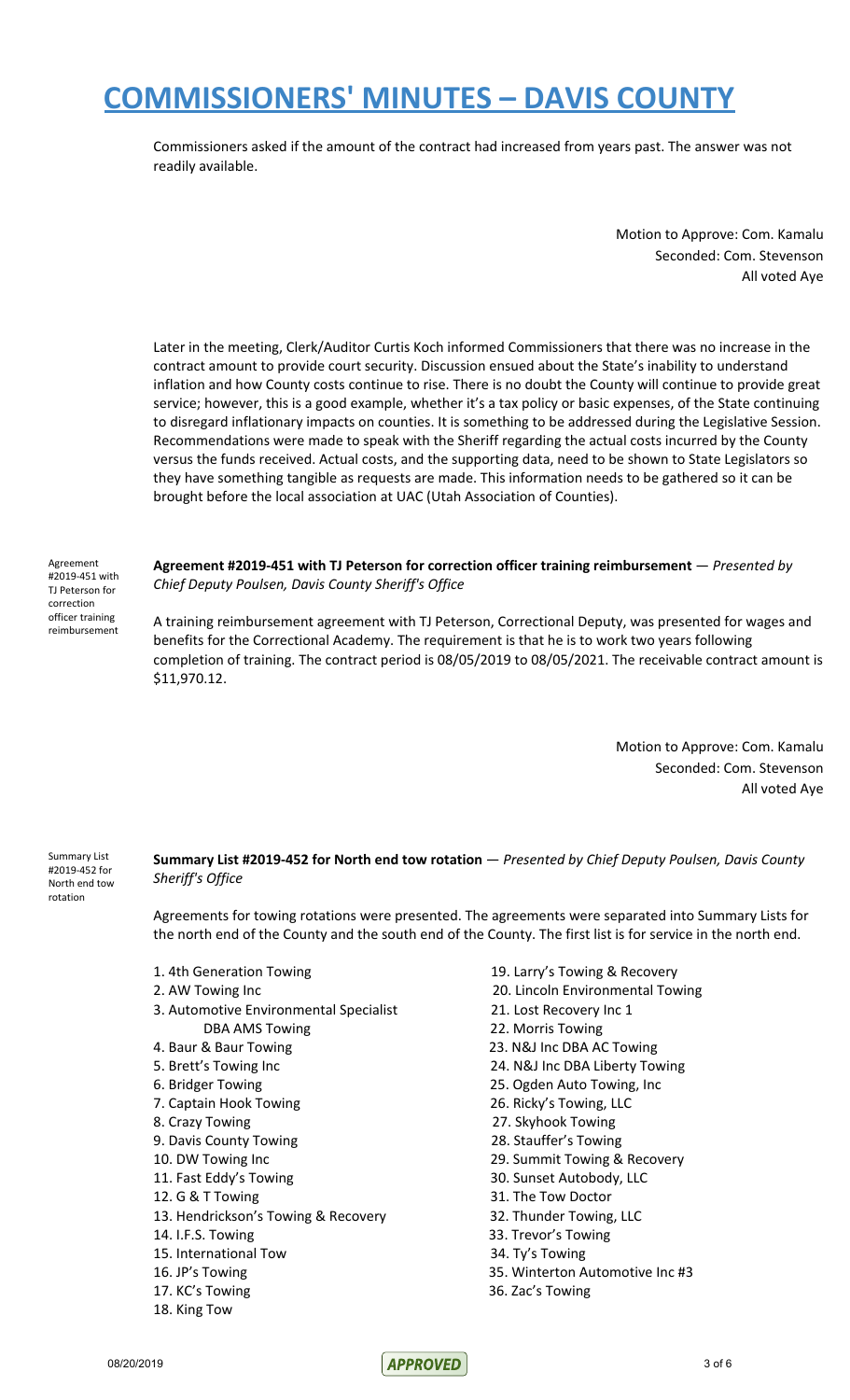It was noted that some companies have more than one listing in the summary, under different names, because they have multiple yards. [The contract period is 07/01/2019 to 06/30/2020. The contracts are neither payable nor receivable.]

> Motion to Approve: Com. Kamalu Seconded: Com. Stevenson All voted Aye

Summary List #2019-453 of South end towing rotation list

#### **Summary List #2019-453 of South end towing rotation list** — *Presented by Chief Deputy Poulsen, Davis County Sheriff's Office*

A summary list was presented for the south end towing rotation list.

- 1. 1st Action Towing & Recovery, LLC 13. DK Watson Collision Repair, LLC
- 
- 3. 101 Group Towing Service 15. J & M Towing
- 
- 5. Aaron's Towing & Recovery 17. KL Towing
- 
- 7. Bonneville Towing, Inc 19. Multicar Towing
- 
- 
- 10. Citywide Towing & Recovery DBA 22. Tango Auto and Towing [Midnight Towing & Recovery] 23. The Towing
- 11. DeWaal & Sons Towing Group 24. Utah Towing, LLC
- 12. Discount Towing, Inc
- 2. 4 Wheel Towing LLC 14. Emergency Road Service 4. A Sierra Towing 16. Keystone Towing, Inc 6. Aaron's Towing 18. Master Towing, LLC 8. Bountiful Towing 20. Premier Service Towing 9. Car Care Towing 21. Road Runner Towing, Inc

Appreciation was expressed for Mike Kendall, and his patience, in the process of preparing these contracts. [The contract period is 07/01/2019 to 06/30/2020. The contracts are neither payable nor receivable.]

> Motion to Approve: Com. Kamalu Seconded: Com. Stevenson All voted Aye

Commissioner Stevenson moved to recess to Board of Equalization. Commissioner Kamalu seconded the motion. All voted Aye.

| <b>BOARD OF</b><br><b>EQUALIZATION</b> |                                                                                                                                                                                                                                                                                                                                                                                                                                                                                                                                                                                      |
|----------------------------------------|--------------------------------------------------------------------------------------------------------------------------------------------------------------------------------------------------------------------------------------------------------------------------------------------------------------------------------------------------------------------------------------------------------------------------------------------------------------------------------------------------------------------------------------------------------------------------------------|
| Property Tax<br>Register               | Property Tax Register matters were presented by Curtis Koch, Davis County Clerk/Auditor. Commissioners<br>were asked to consider the following:<br>Under Auditor's Adjustments, an Approved Land and Value Change Report with various parcels<br>$\bullet$<br>listed for a total of \$542,927<br>Under Corrections, five Veteran Exemption tax abatements for the year 2018<br>Under Assessor's Adjustments, a Business Penalty Waiver of zero dollars for the Waiver Penalty for<br>Late Filing-Denied<br>Under Corrections, Assessor-Initiated Corrections with an attached report |

Motion to Approve: Com. Kamalu Seconded: Com. Stevenson All voted Aye

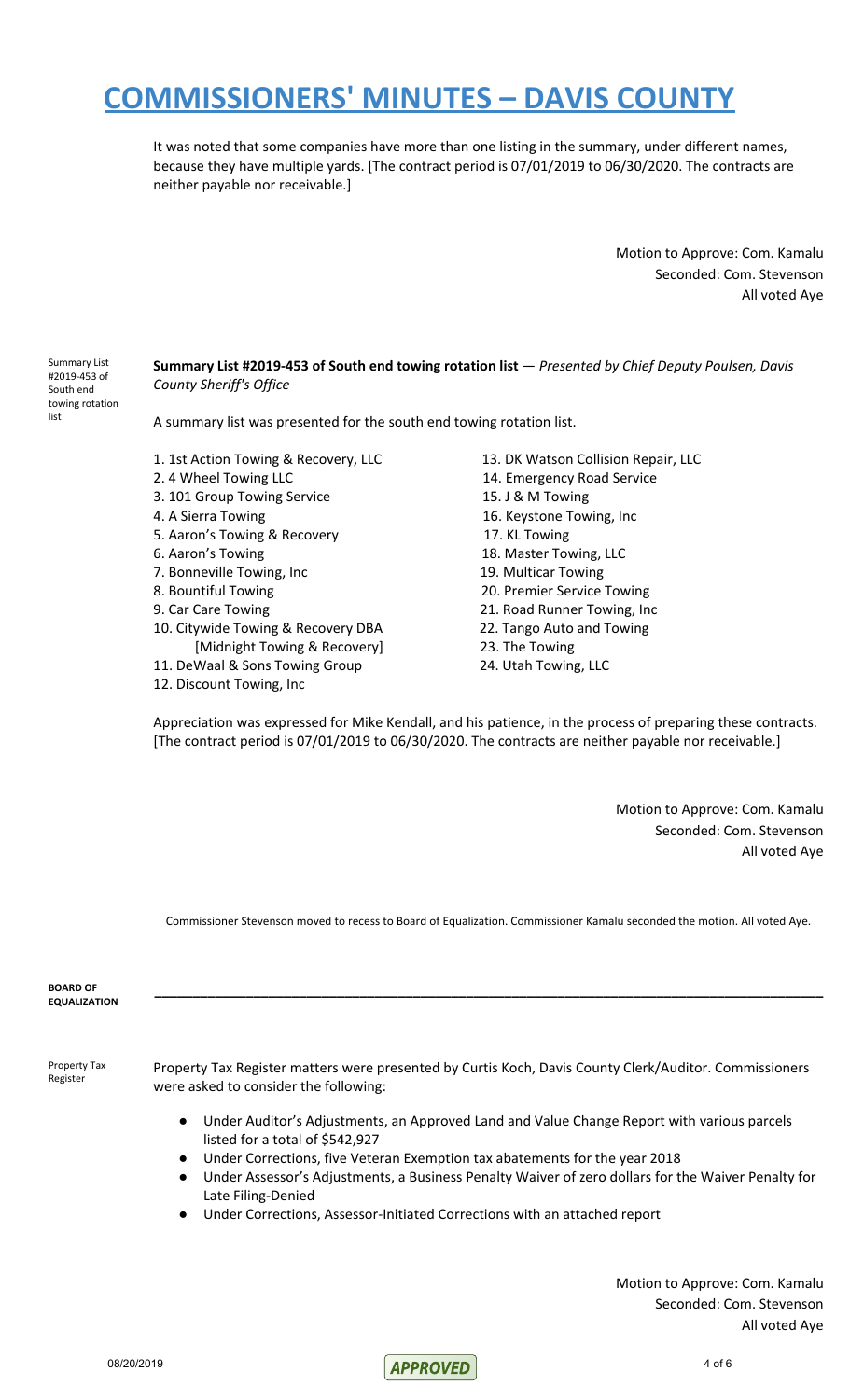Commissioner Kamalu moved to reconvene Commission Meeting. Commissioner Stevenson seconded the motion. All voted Aye.

**\_\_\_\_\_\_\_\_\_\_\_\_\_\_\_\_\_\_\_\_\_\_\_\_\_\_\_\_\_\_\_\_\_\_\_\_\_\_\_\_\_\_\_\_\_\_\_\_\_\_\_\_\_\_\_\_\_\_\_\_\_\_\_\_\_\_\_\_\_\_\_\_\_\_\_\_\_\_\_\_\_\_\_\_\_\_\_\_**

**CONSENT ITEMS**

Check Registers **Check Registers**

Check Registers were approved.

Motion to Approve: Com. Kamalu Seconded: Com. Stevenson All voted Aye

Indigent Hardship Abatement Register

#### **Indigent Hardship Abatement Register**

The Indigent Abatement Register for the following names was presented for approval:

Shea [Sheri L] Chatwin Sandy [I] Corrrea Lori Ann Nelson Alan A Ross

The request of Kevin [K S] Solberg was held to wait for a current doctor's letter confirming medical issues.

Motion to Approve: Com. Kamalu Seconded: Com. Stevenson All voted Aye

Commission Meeting Minutes

#### **Meeting Minutes**

Meeting Minutes for July 30, 2019, and August 6, 2019, were presented for approval.

Motion to Approve: Com. Kamalu Seconded: Com. Stevenson All voted Aye

**COMMISSION COMMENTS**

> **Commissioner Elliott** said he missed last week's Commission Meeting because he took a couple of days off to attend an Arbinger Institute training with his wife. Arbinger is a world-wide company and wrote the book "Leadership and Self-Deception" about thinking outside of the box and how to look at people without putting them in a box. The training was held at the Hyatt Place hotel in Farmington. Arbinger is a great local company, he said, adding that they're building a new facility in West Farmington. He said there were people from FEMA and Homeland Security in the course he attended, and they do trainings for the military in different ways of thinking. He might, later, see about trainings for the County.

> **\_\_\_\_\_\_\_\_\_\_\_\_\_\_\_\_\_\_\_\_\_\_\_\_\_\_\_\_\_\_\_\_\_\_\_\_\_\_\_\_\_\_\_\_\_\_\_\_\_\_\_\_\_\_\_\_\_\_\_\_\_\_\_\_\_\_\_\_\_\_\_\_\_\_\_\_\_\_\_\_\_\_\_\_\_\_\_\_**

Commissioner Elliott also noted that the Davis County Fair was held last week, and it was a great opportunity to spend time with family.